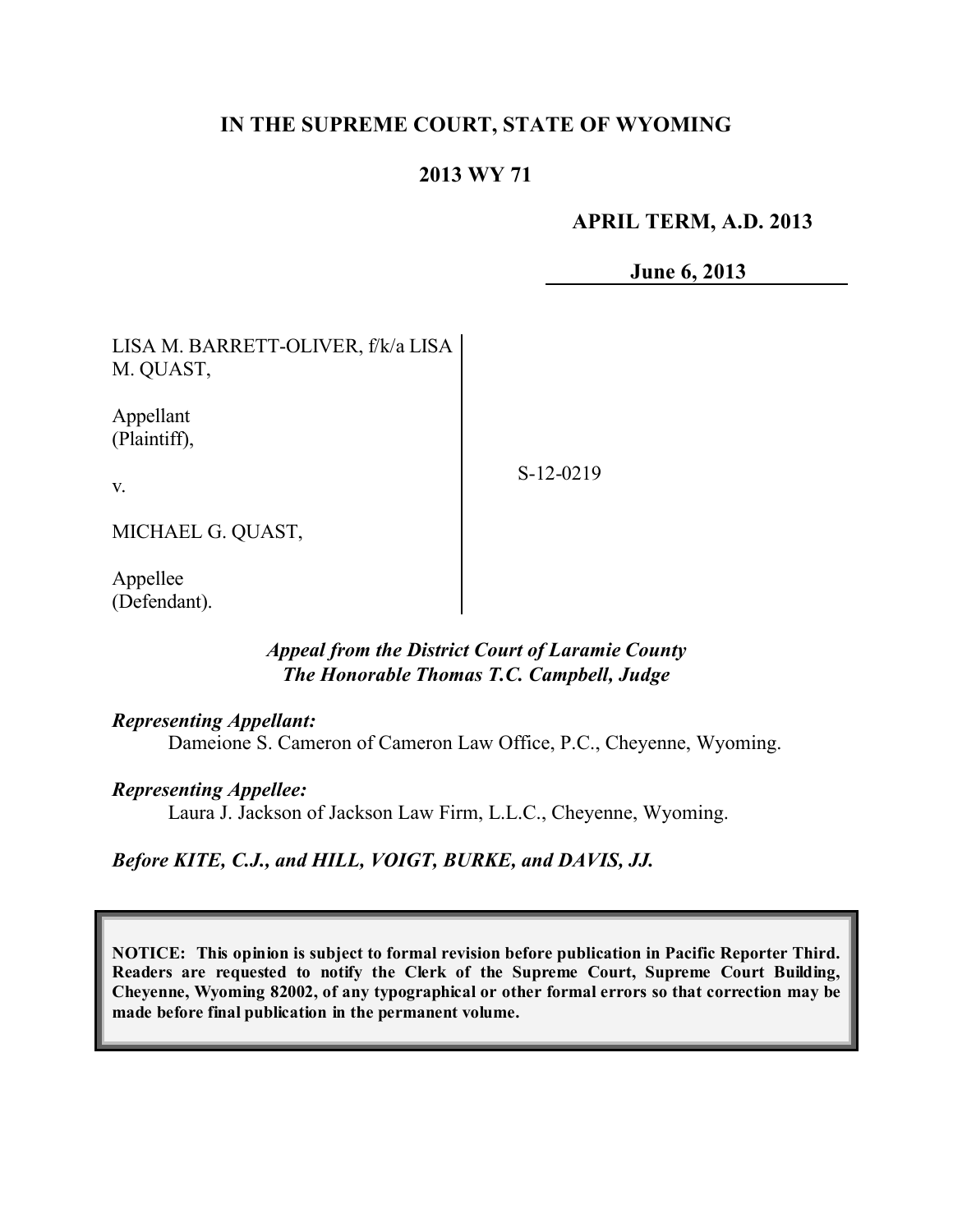## **VOIGT, Justice.**

[¶1] Michael G. Quast, the appellee, petitioned the district court for modification of his child support payments. At the hearing related to that petition, the appellee and Lisa M. Quast, the appellant, agreed that certain provisions related to the division of their children's college tuition and extracurricular expenses contained in their property settlement and divorce agreement were in need of clarification. The district court modified the amount of child support owed by the appellee. Additionally, the district court determined that the appellant was voluntarily unemployed and imputed income to her for purposes of calculating the amount of income to attribute to each parent. The district court also added limitations to the college and extracurricular expense provisions. The appellant now appeals those decisions. We affirm.

#### **ISSUES**

[¶2] 1. Did the district court abuse its discretion by imputing income to the appellant?

2. Did the district court abuse its discretion by modifying the terms of the Property Settlement and Child Custody Agreement?

## **FACTS**

[¶3] The parties were married on June 25, 1988. Before their divorce, they had five children. On October 8, 2004, a Property Settlement and Child Custody Agreement was filed. The parties agreed to joint legal custody of the children, with the mother receiving primary physical custody.

[¶4] On September 1, 2009, the appellee filed a Petition for Modification of Child Support. He argued that his child support payments should be reevaluated because the oldest child had reached the age of majority. The appellant filed her counterclaim on October 15, 2009. In it, she alleged that the appellee inconsistently complied with the terms of the agreement and requested the district court to order the appellee to share in the costs of the children's extracurricular activities, and that the parties share the children's medical expenses proportionate to the parties' income. There was a hearing on the matter before the district court on September 20, 2011. A court reporter was not present for the hearing, and no record of the hearing was preserved for appeal.

[¶5] Based on the district court's decision letter, it appears the parties agreed that the presumptive child support should be recalculated based on the eldest child attaining the age of majority. They did, however, disagree regarding the appropriate income to be attributed to each party. Additionally, at the hearing, both parties expressed dissatisfaction with the wording of the following provisions contained in the property settlement agreement.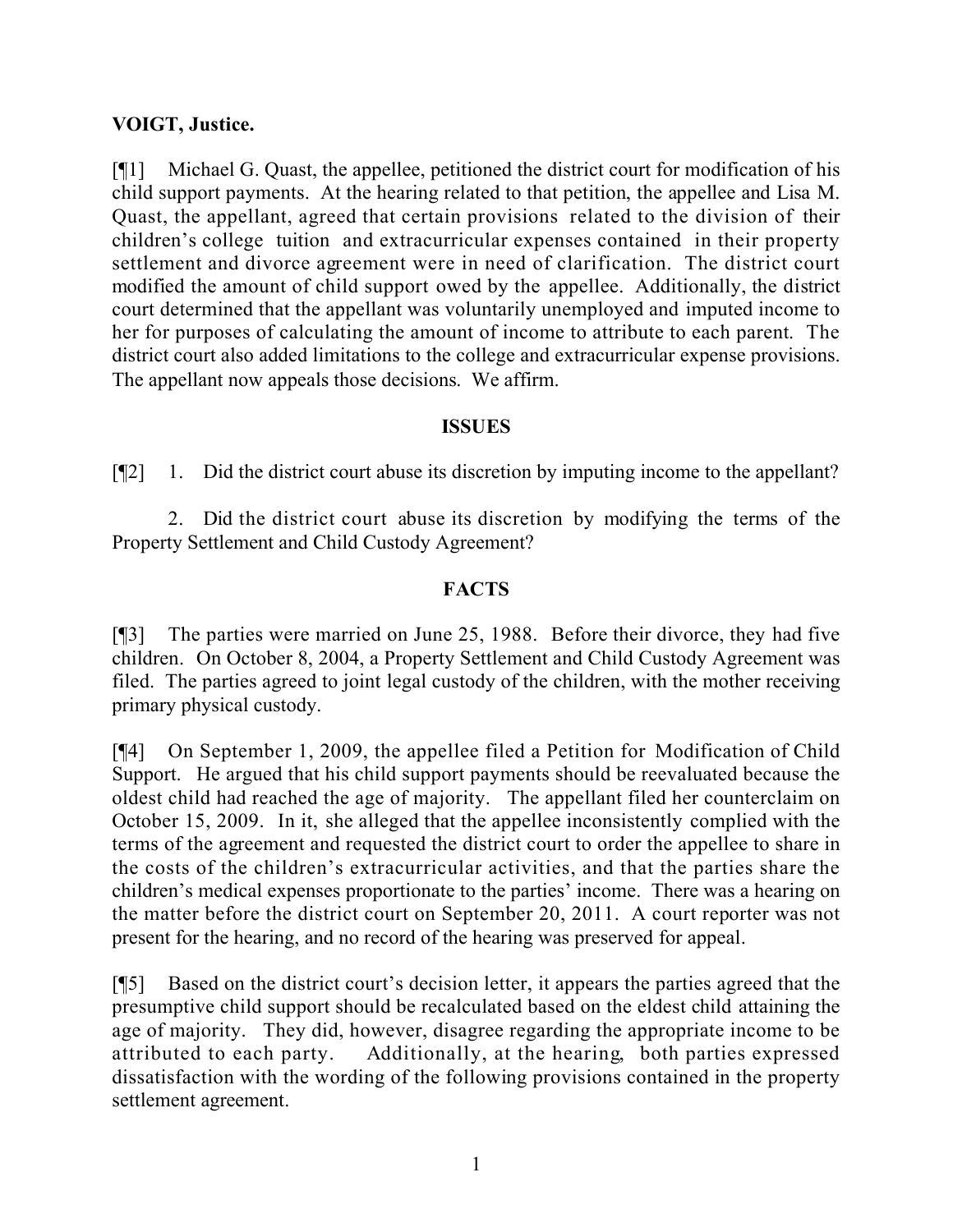**2.6 College Plan.** Husband agrees to contribute to a minimum of half of each child's tuition and expenses.

**2.7 Miscellaneous expenses.** Husband and Wife agree to share equally with each paying 50%, all expenses related to the childrens' [sic] extracurricular activities, lessons and the like.

As indicated in the district court's decision letter, at the hearing the appellee expressed concern that he had no control over extracurricular expenses and that the college plan was too vague to be reasonable. It appears that the appellant agreed with the appellee to the extent that some of the provisions were vague, although she contended that the division of expenses related to extracurricular activities and medical care ought to be proportionate to the parties' relative income.

[¶6] On February 15, 2012, the district court issued a decision letter modifying the presumptive child support owed by the appellee based on four children under the age of majority. In determining the new presumptive child support, the district court imputed additional income to the appellant based on the appellant's own admission that she chose to remain unemployed. Additionally, because the parties were unable to agree on what qualified as legitimate extracurricular expenses, the district court limited the appellee's reimbursement to the appellant for such expenses to a maximum of \$225 per month. Likewise, although the parties agreed that the college and miscellaneous expense provisions ought to be more specific, they did not provide the district court with guidance as to how it should be clarified. In response, the district court amended that provision so that the appellee would

> be responsible for one half of each child's tuition and expenses to attend college subject to the limitations that:

> > 1.) The child remains continuously enrolled as a fulltime student.

> > 2.) That the obligation is for four (4) years or eight (8) semesters, maximum, regardless of whether a degree is achieved.

> > 3.) That it will be at an in-state school or computed based on in-state tuition.

> > 4.) That the obligation terminates, regardless of what semester the child is in, when the child turns twentyfour (24) years of age.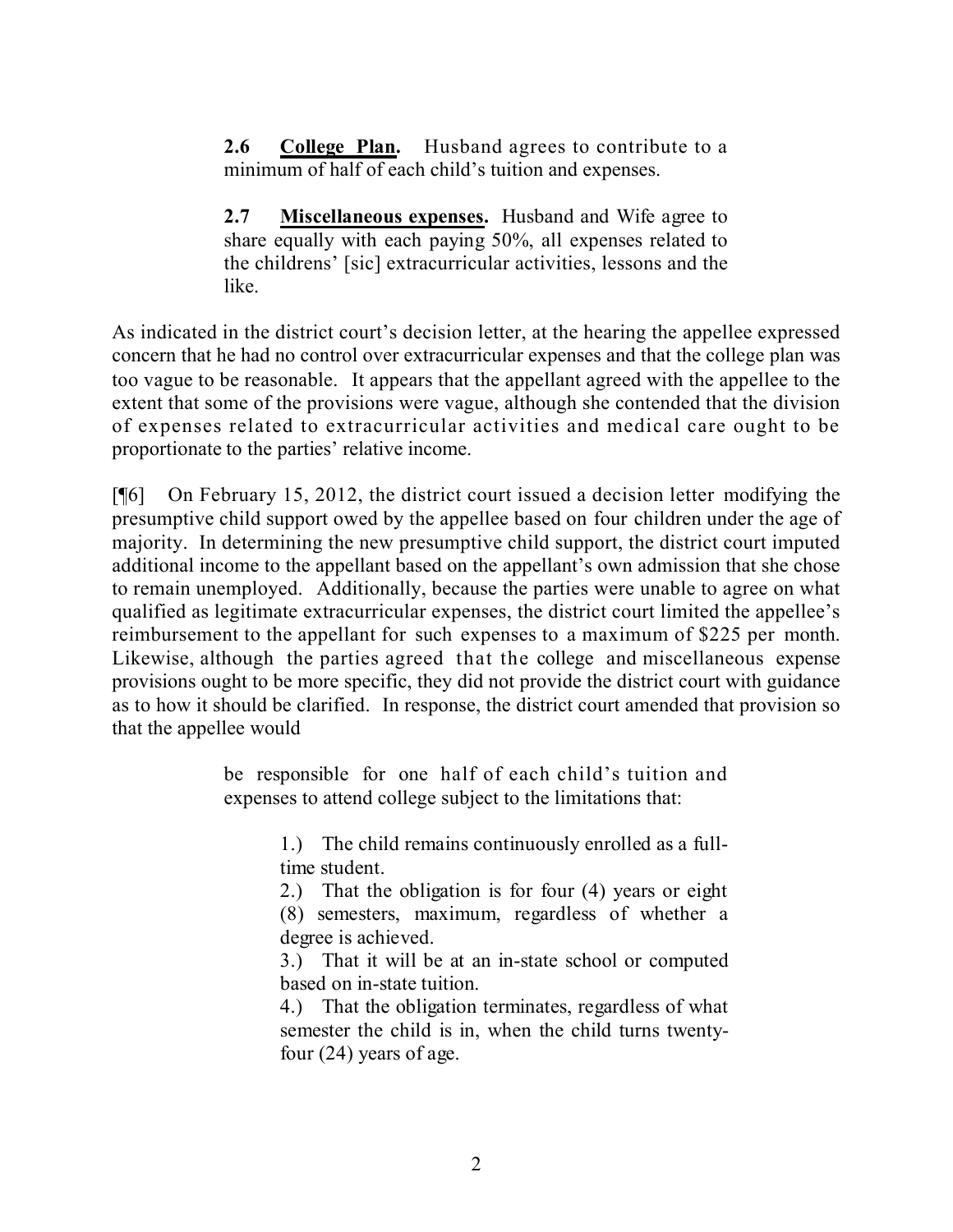[¶7] The appellant now appeals these alterations to the Property Settlement and Child Custody Agreement as well as the district court's decision to impute income to her in determining the presumptive child support.

#### **DISCUSSION**

## *Did the district court abuse its discretion by imputing income to the appellant?*

[¶8] Matters concerning child support, including decisions to impute income, are left to the discretion of the district court. *Durham v. Durham*, 2003 WY 95, ¶ 8, 74 P.3d 1230, 1233 (Wyo. 2003).

[¶9] The appellant does not deny that she has chosen to remain unemployed. Instead, the appellant contends that the district court did not consider all of the following statutory factors in determining the appellant's potential earning capacity:

> (b) A court may deviate from the presumptive child support established by W.S. 20-2-304 upon a specific finding that the application of the presumptive child support would be unjust or inappropriate in that particular case. In any case where the court has deviated from the presumptive child support, the reasons therefor shall be specifically set forth fully in the order or decree. In determining whether to deviate from the presumptive child support established by W.S. 20-2-304, the court shall consider the following factors:

. . . .

(xi) Whether either parent is voluntarily unemployed or underemployed. In such case the child support shall be computed based upon the potential earning capacity (imputed income) of the unemployed or underemployed parent. In making that determination the court shall consider:

(A) Prior employment experience and history;

(B) Educational level and whether additional education would make the parent more selfsufficient or significantly increase the parent's income;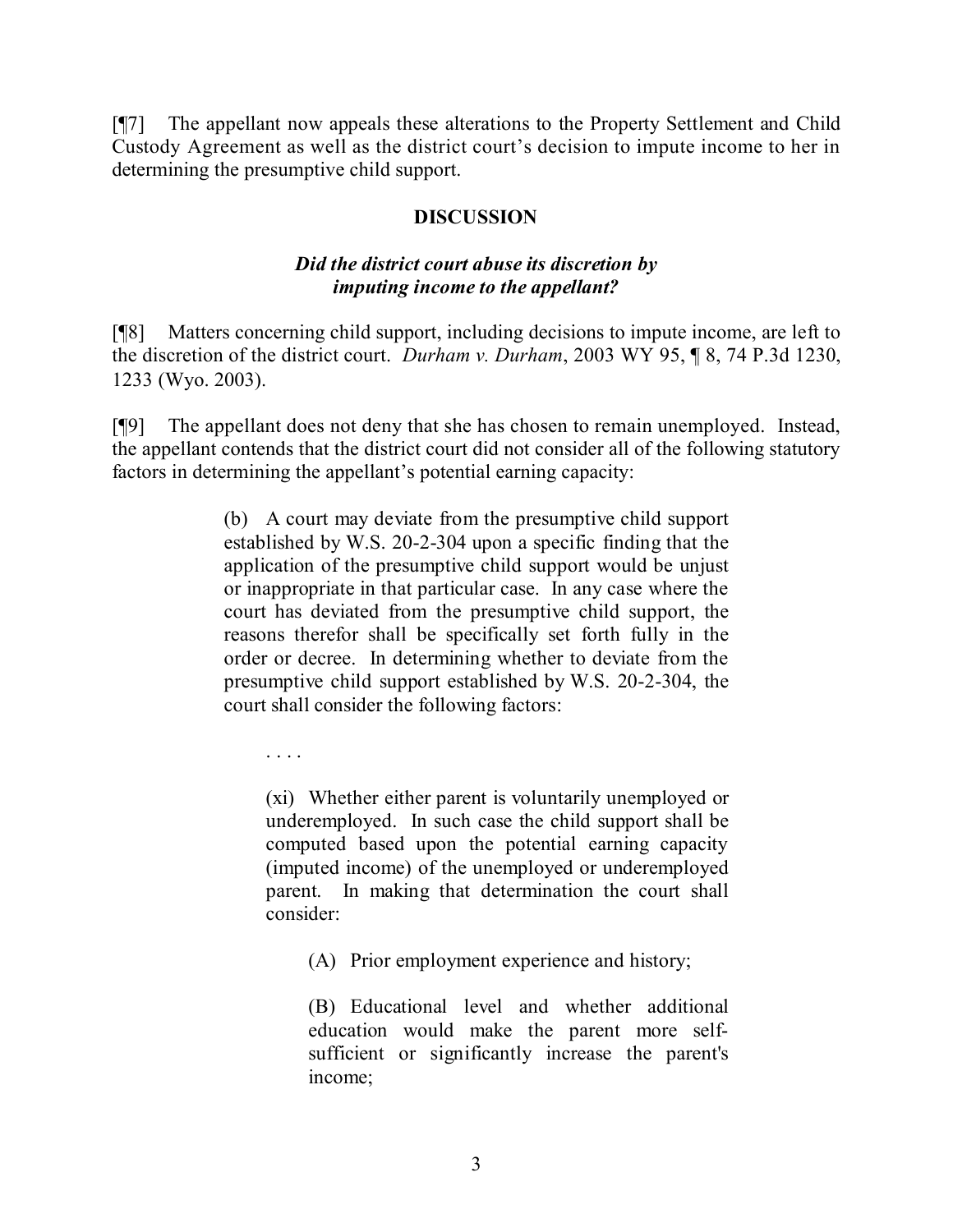(C) The presence of children of the marriage in the parent's home and its impact on the earnings of that parent;

(D) Availability of employment for which the parent is qualified;

(E) Prevailing wage rates in the local area;

(F) Special skills or training; and

(G) Whether the parent is realistically able to earn imputed income.

Wyo. Stat. Ann. § 20-2-307(b) (LexisNexis 2011).

[¶10] The appellant relies upon *Durham* to support her contention that the district court failed to consider sufficient evidence to determine her earning capacity. In *Durham*, this Court held that the district court abused its discretion by failing to consider evidence regarding availability of employment and the prevailing wage rates for such employment. 2003 WY 95, ¶ 12, 74 P.3d at 1234. In making that determination, however, this Court relied upon the record as provided by the appellant.

> We agree with mother that the district court's decision is not supported by the record. While the record does include evidence of mother's employment history and education level, it does not include any evidence regarding availability of employment and prevailing wage rates in the local area. Thus, while it is true that mother has a degree in business administration and that she earned \$35,000 in Virginia in 1992, the district court record includes nothing to support the proposition that mother is realistically able to earn, in the Gillette area, the income imputed to her.

*Id*. In this appeal, this Court has not been provided with a transcript from the hearing on the petition to modify child support. Although this failure does not automatically require dismissal of the appeal, we must defer to the district court's findings.

> When no transcript has been made of trial proceedings, this court accepts the trial court's findings as being the only basis for deciding the issues which pertain to the evidence. *Willowbrook Ranch, Inc. v. Nugget Exploration, Inc.*, 896 P.2d 769, 771 (Wyo. 1995); *Armstrong v. Pickett*, 865 P.2d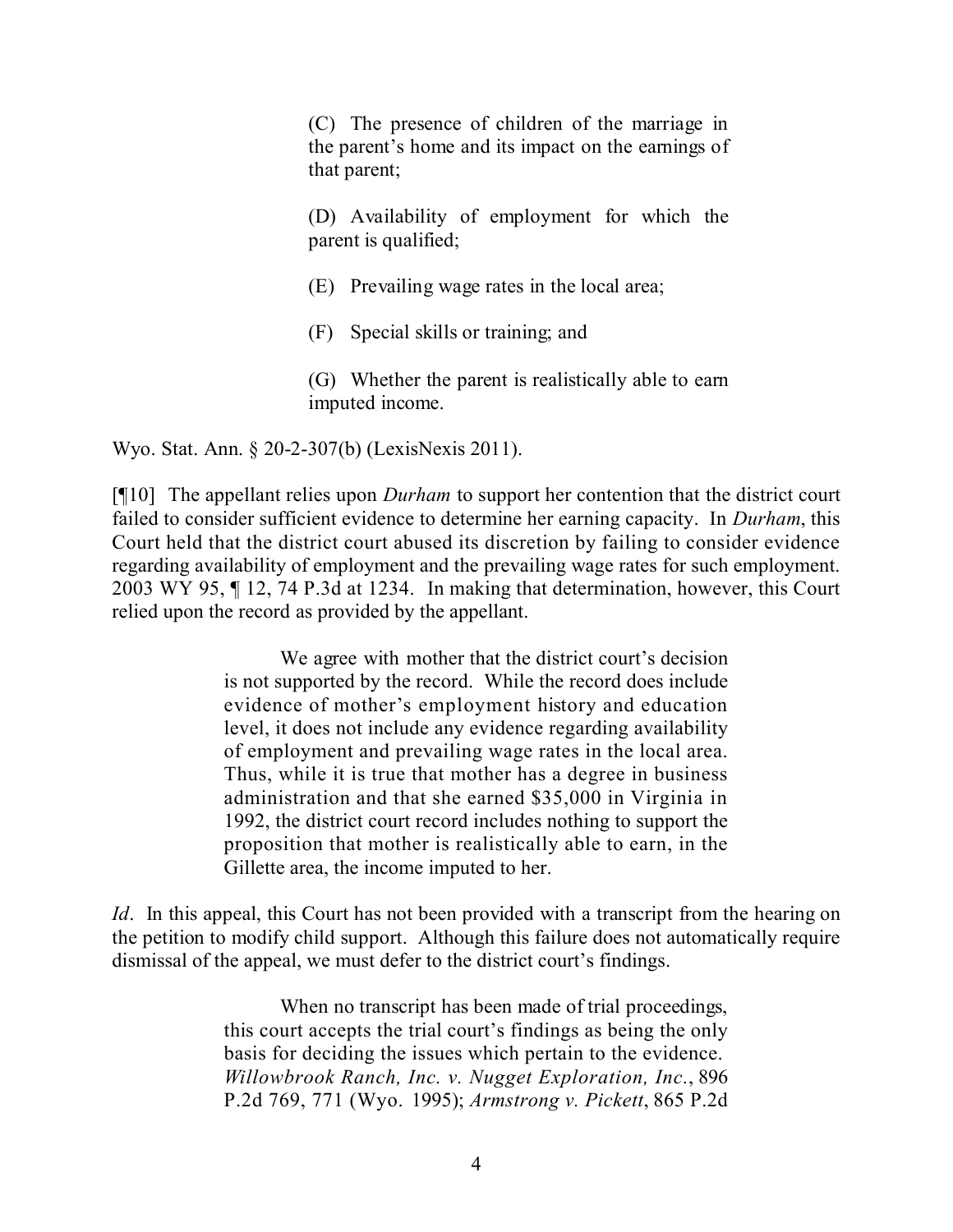49, 50 (Wyo. 1993). In the absence of anything to refute them, we will sustain the trial court's findings, and we assume that the evidence presented was sufficient to support those findings. *Willowbrook Ranch, Inc. v. Nugget Exploration, Inc*., 896 P.2d at 771; *Osborn v. Pine Mountain Ranch*, 766 P.2d 1165, 1167 (Wyo. 1989).

*Golden v. Guion*, 2013 WY 45, ¶ 4, 299 P.3d 95, 96 (Wyo. 2013) (quoting *Chancler v. Meredith*, 2004 WY 27, 86 P.3d 841, 842 (Wyo. 2004)). While the appellant states that the district court did not consider sufficient evidence in its determination of her earning capacity, she does not offer evidence that would refute the district court's decision. Additionally, without knowing what took place at the hearing, we cannot determine what the district court considered in making its decision. "[O]ur review is restricted to the allegations of error that do not require a review of the evidence presented before the district court that has been memorialized in the transcript." *Golden*, 2013 WY 45, ¶ 6, 299 P.3d at 97. In the absence of a record of evidence indicating otherwise, we cannot find that the district court abused its discretion.

## *Did the district court abuse its discretion by modifying the terms of the Property Settlement and Child Custody Agreement?*

[¶11] The parties disagree over the appropriate standard of review for this issue. The appellant contends that this is a matter of contractual interpretation and should be reviewed *de novo*. On the other hand, the appellee argues that issues regarding child support are reviewed for an abuse of discretion. Although not much is known of what happened below, it appears that the parties came before the district court for a hearing on the appellee's petition to modify child support. At that time, the parties agreed that the terms of the college and miscellaneous expense provisions were inadequate and ought to be clarified. In weighing the evidence presented at the hearing, the district court acted within its discretion by modifying the terms of the provisions at the request of the parties.

[¶12] We cannot determine that the district court abused its discretion without a review of the evidence presented below. *Thomas v. Thomas*, 983 P.2d 717, 721 (Wyo. 1999). The burden is on the appellant to provide this Court with a complete record. *Id*. In the alternative, the appealing party may present a settlement of the record as provided by W.R.A.P. 3.02(b). *Id*. The appellant did neither. On appeal, the appellant argues that the provisions were unambiguous and were improperly altered by the district court. Without the transcript to show otherwise, this argument would seem to contradict the district court's finding that the parties agreed that the pertinent provisions were in need of clarification. We must assume that the evidence supported the district court's findings. *Golden*, 2013 WY 45, ¶ 6, 299 P.3d at 97. The appellant is unable to show that the district court abused its discretion.